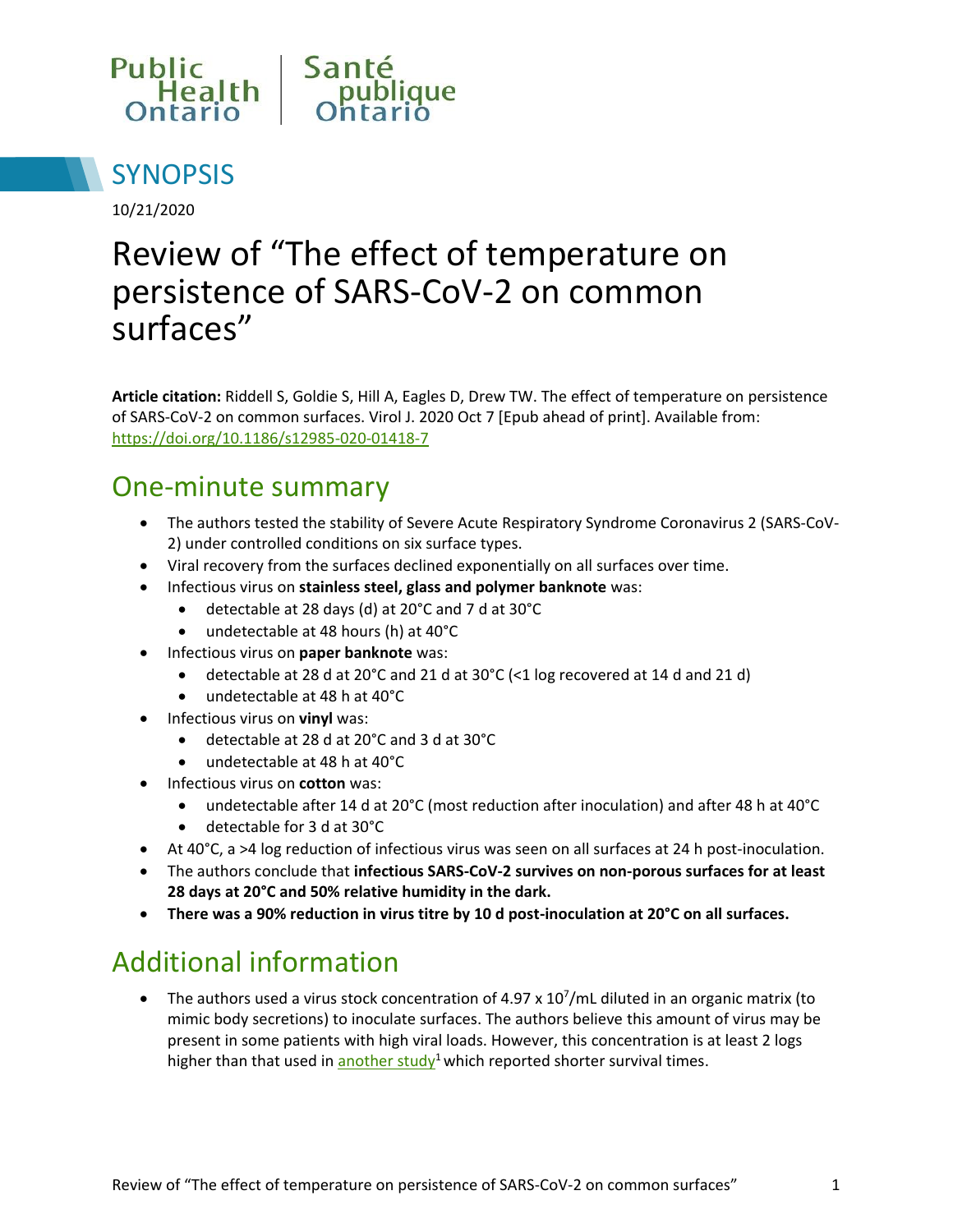- The researchers inoculated surfaces at 50% relative humidity at 20°C, 30°C and 40°C in the dark. Virus recovery for each surface type was done in triplicate at each temperature at a fixed schedule.
- **Calculated time to achieve a 90% reduction in titre (D-values) and calculated time to achieve a 50% reduction in titre (half-life)** at different temperatures for the 6 surface types were:
	- **20°C:** paper notes: 9.13 d (2.74 d); polymer notes: 6.85 d (2.06 d); vinyl: 6.34 d (1.91 d); glass: 6.32 d (1.90 d); stainless steel: 5.96 d (1.80 d); cotton: 5.57 d (1.68 d)
	- **30°C:** paper notes: 4.32 d (32.7 h); polymer note: 2.04 d (14.7 h); stainless steel: 1.74 d (12.6 h); cotton: 1.65 d (11.0 h); glass: 1.45 d (10.5 h); vinyl: 1.40 d (10.1 h)
	- **40°C:** vinyl: 9.90 h (3.0 h); glass: 6.55 h (2.0 h); paper note: 5.39 h (1.6 h); stainless steel: 4.86 h (1.5 h); polymer note: 4.78 h (1.4 h). D-value could not be calculated for cotton as no infectious virus was detected at 24 h post-inoculation.
- **Z-values (temperature change to achieve a ten-fold change in the D-value)** for surfaces types: **cotton: 18.91°C; vinyl: 16.86°C; glass: 14.65°C; stainless steel: 13.62°C; polymer note: 13.02°C; paper note: 12.43°C**.
- The high viral inoculum in the suspension matrix, controlled temperature and relative humidity, lack of light and different types of cotton used in this study may account for the long survival times observed.

### PHO reviewer's comments

 As the authors acknowledge, the controlled environmental conditions of this study do not reflect real world conditions of varying ambient conditions (e.g., humidity, temperature, light and ultraviolet radiation). In addition, use and wear of surfaces that would likely affect viral survival and potential for transmission. However, as the virus can survive for a period on various surfaces, this study highlights the importance of diligent hand hygiene, and frequent cleaning and disinfecting of surfaces that are touched regularly.

### Additional references

1. van Doremalen N, Bushmaker T, Morris DH, Holbrook MG, Gamble A, Williamson BN, et al. Aerosol and surface stability of SARS-CoV-2 as compared with SARS-CoV-1. N Engl J Med. 2020;382(16):1564-7. Available from[: https://doi.org/10.1056/nejmc2004973](https://doi.org/10.1056/nejmc2004973)